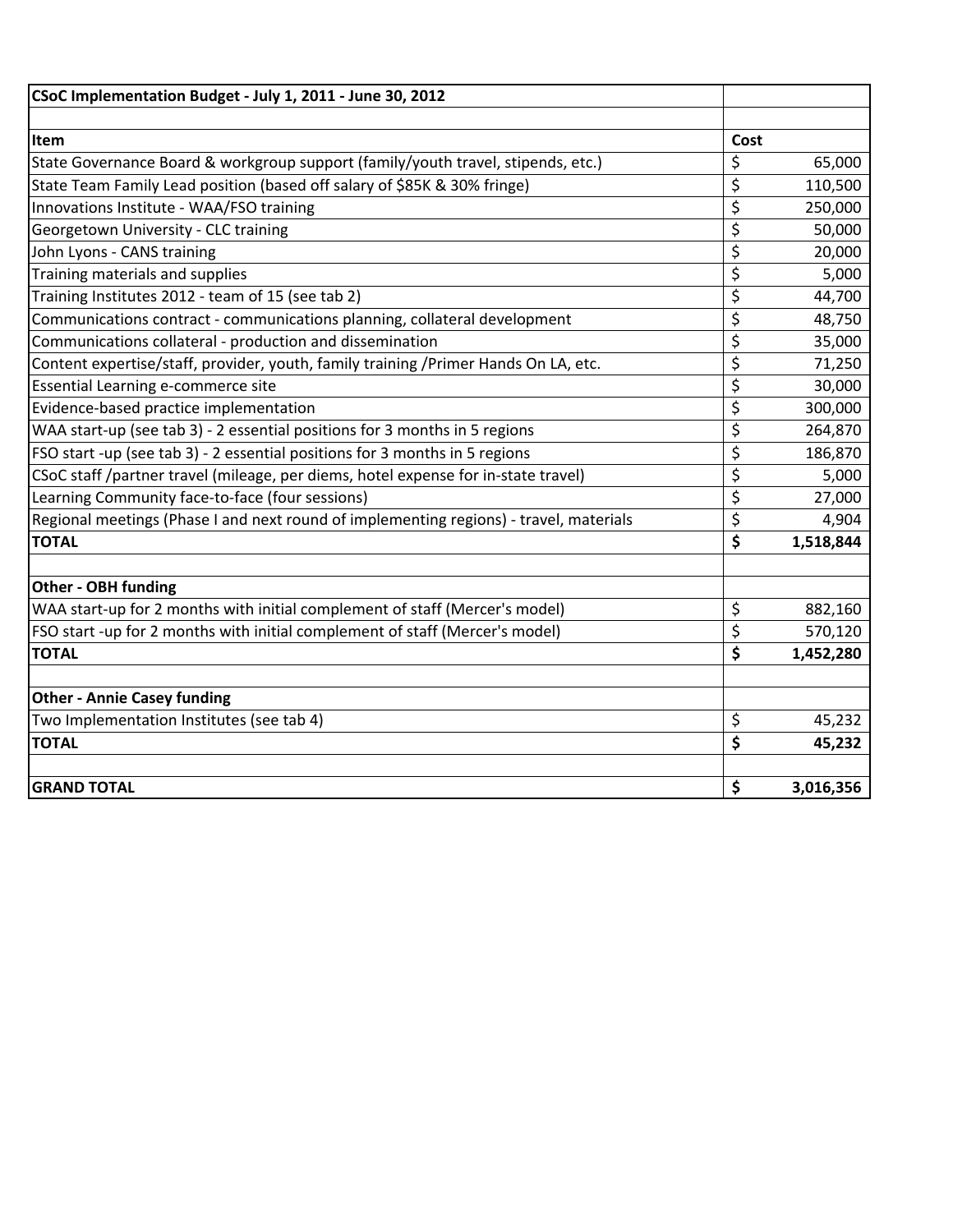| <b>2012 Training Institutes</b> |    |       |
|---------------------------------|----|-------|
| Per person cost estimate        |    |       |
|                                 |    |       |
| Airfare                         | Ś  | 450   |
| Registration                    | \$ | 900   |
| Hotel (5 nights)                | \$ | 1,200 |
| Per Diem (5 nights)             | \$ | 280   |
| Ground transportation (MCO)     | \$ | 100   |
| Parking/cab (BTR)               | \$ | 50    |
|                                 |    | 2.98  |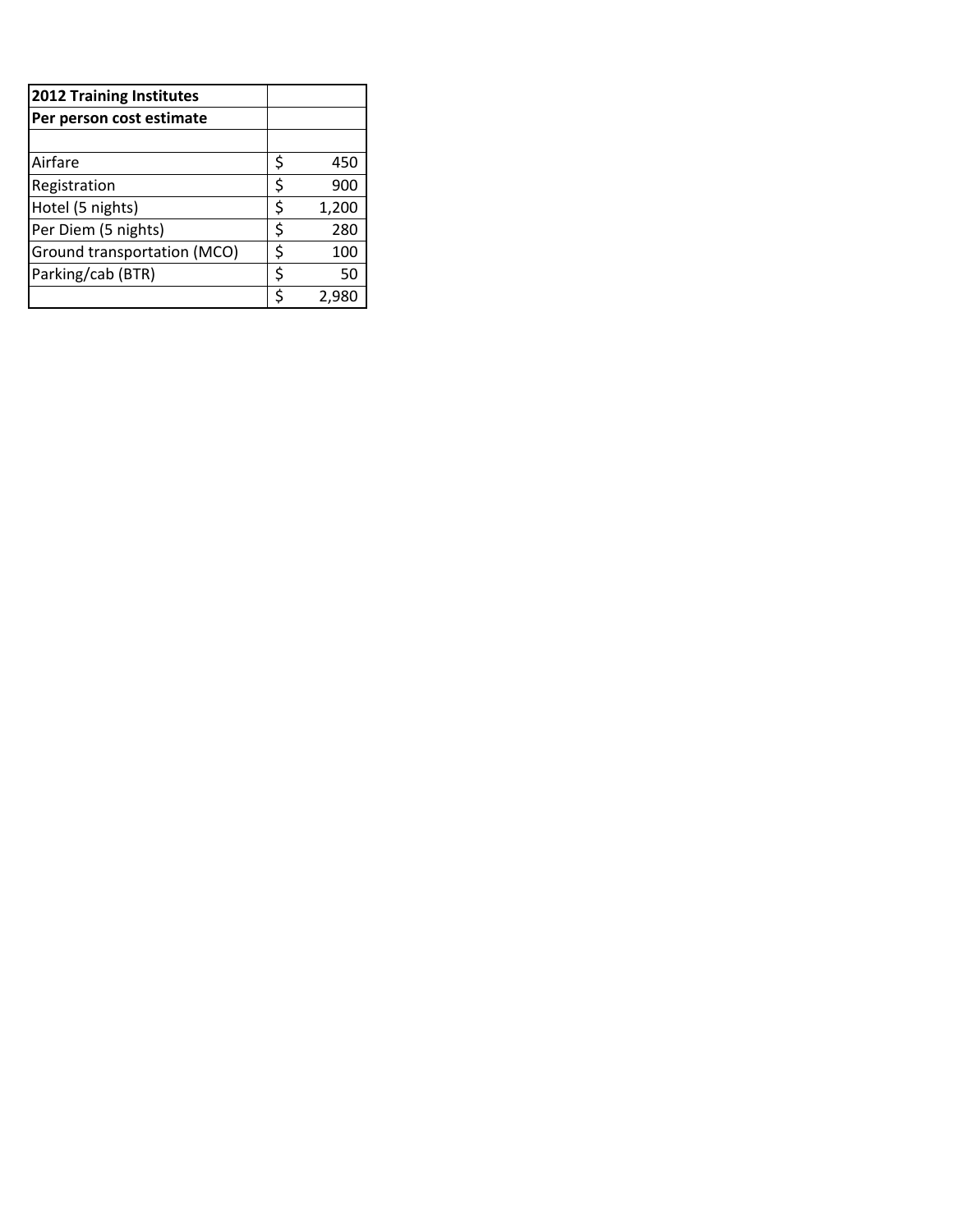| <b>Wraparound Agency (WAA) start-up</b>           |                    |    |                     |                 |                     |    |                      |
|---------------------------------------------------|--------------------|----|---------------------|-----------------|---------------------|----|----------------------|
|                                                   |                    |    |                     |                 |                     |    |                      |
| <b>Position</b>                                   | <b>Annual Cost</b> |    | <b>Monthly cost</b> | <b>Benefits</b> | <b>Total Annual</b> |    | <b>Total monthly</b> |
| <b>Executive Director</b>                         | \$<br>95,000       | \$ | 7,917               | $30\%$ \$       | 123,500             | \$ | 10,292               |
| <b>Clinical Director</b>                          | \$<br>68,000       | \$ | 5,667               | $30\%$ \$       | 88,400              | \$ | 7,367                |
| Total monthly for 2 essential positions           |                    |    |                     |                 |                     | \$ | 17,658               |
|                                                   |                    |    |                     |                 |                     |    |                      |
|                                                   |                    |    |                     |                 |                     |    |                      |
|                                                   |                    |    |                     |                 |                     |    |                      |
| <b>Family Support Organization (FSO) start-up</b> |                    |    |                     |                 |                     |    |                      |
|                                                   |                    |    |                     |                 |                     |    |                      |
| <b>Position</b>                                   | <b>Annual Cost</b> |    | <b>Monthly cost</b> | Benefits        | <b>Total Annual</b> |    | <b>Total monthly</b> |
| <b>Executive Director</b>                         | \$<br>75,000       | Ś  | 6,250               | 30%             | \$<br>97,500        | \$ | 8,125                |
| Certified Peer Support Supervisor                 | \$<br>40,000       | \$ | 3,333               | 30%             | \$<br>52,000        | \$ | 4,333                |
| Total monthly for 2 essential positions           |                    |    |                     |                 |                     | Ś  | 12,458               |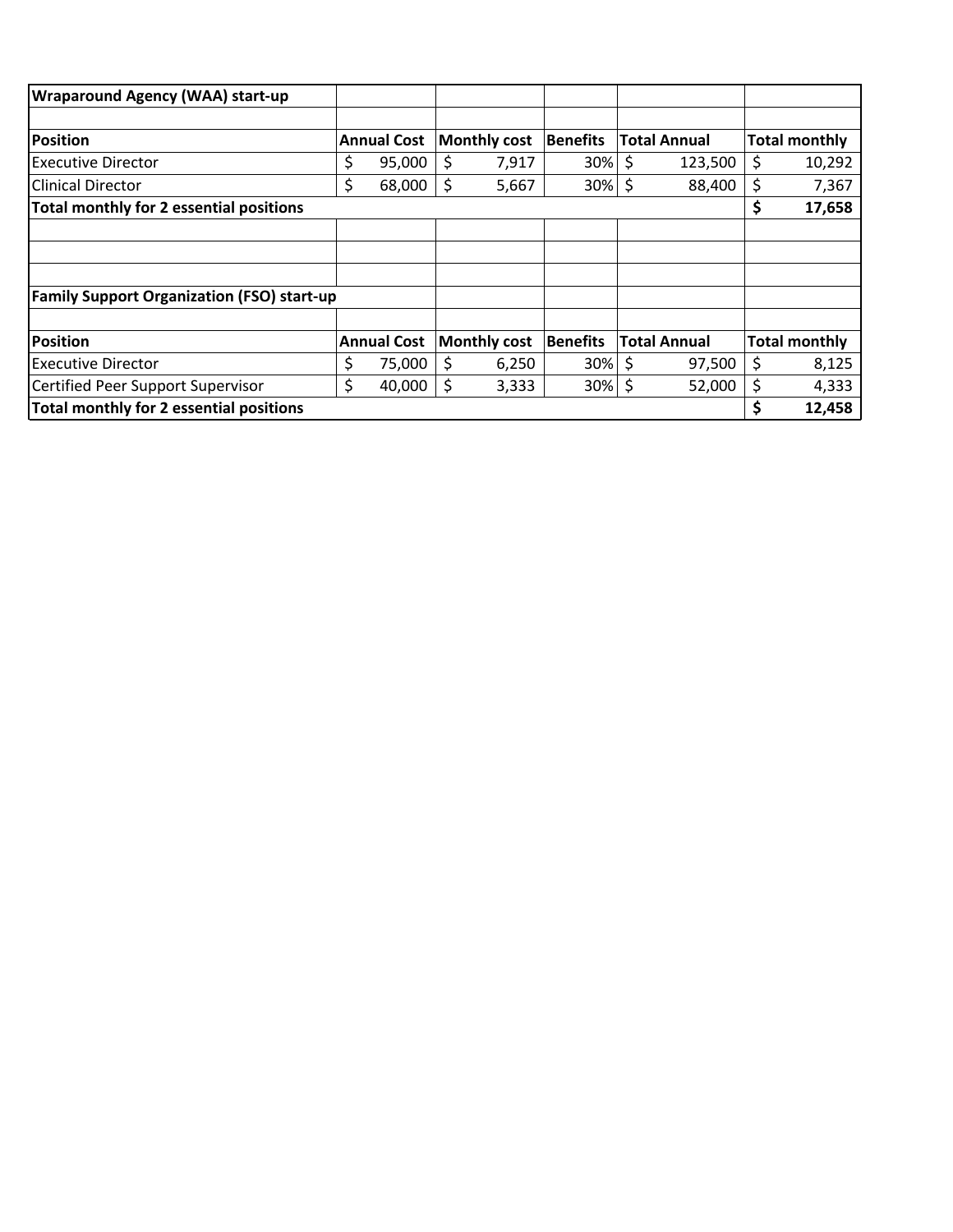| <b>Implementation Institute</b>                                         |    |        |
|-------------------------------------------------------------------------|----|--------|
| <b>Estimated costs</b>                                                  |    |        |
|                                                                         |    |        |
| Hotel costs - 1 night for 49 people                                     | \$ | 3,822  |
| Hotel costs - 1 additional night for core team of 10                    |    | 780    |
| Hotel costs - room rental - 2 days                                      | Ş  | 2,000  |
| Hotel costs -meals (lunch/dinner day 1, breakfast/lunch day 2)          |    | 6,125  |
| Speakers - fees/honorarium + travel (2 speakers at no more than \$4250) |    | 6,000  |
| Dinner for night before (15 people)                                     | \$ | 270    |
| Equipment                                                               | \$ | 1,000  |
| Copying/Materials                                                       | \$ | 2,619  |
| <b>Total</b>                                                            |    | 22.616 |